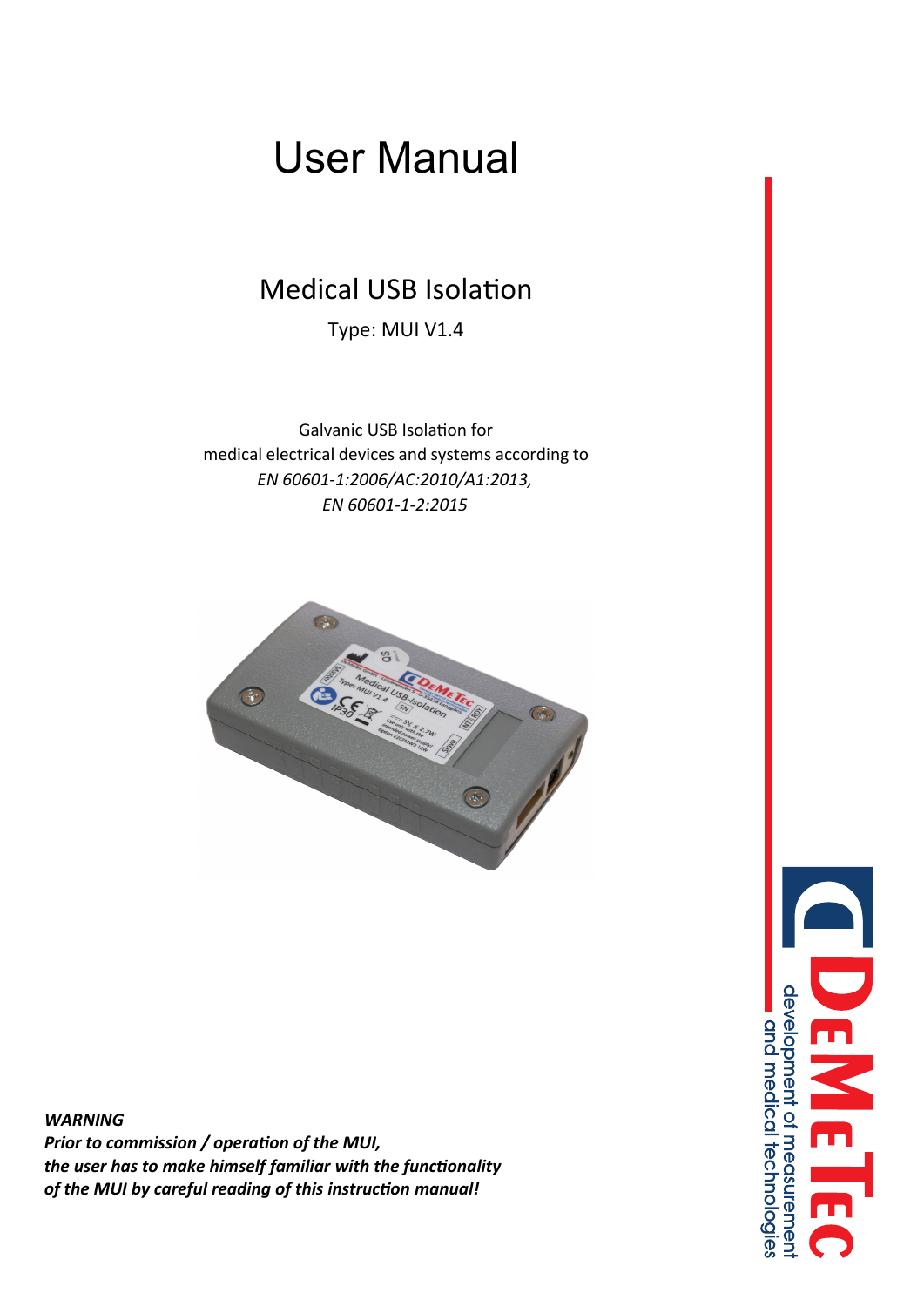#### <span id="page-1-1"></span>**1 General safety instructions**

The MUI must be used solely for the purpose specified in chapter [2](#page-1-0) [Purpose of determination](#page-1-0). The MUI must be installed and put into operation only by persons who qualify for operating personnel according to the medical devices operator ordinance (MPBetreibV) §5.

The case of the MUI may not be opened! There are no user-serviceable parts inside the MUI. Do not perform any repairs or modifications to the MUI yourself! Otherwise, the correct functioning of the MUI and the security may be endangered. Opening or modifying the MUI voids the warranty.

The DeMeTec GmbH reserves the right to modify the device without prior notice.

Before using the MUI, contact the manufacturer of your medical device/system, whether by using the MUI there are any special safety instructions to be observed!

#### **1.1 Application area and location**

Note that the MUI is not protected against the effects of greater mechanical force and the penetration of liquids. The MUI is not intended for operation in combustible atmospheres!

#### <span id="page-1-3"></span>**1.2 Functional safety**

When the electrical consumers are connected to the MUI, make sure that the following points are met:

- Only data interfaces according to the USB standard may be connected to the device
- Only the supplied AC adapter may be used as power supply. Otherwise, the electrical safety is not guaranteed, the device can take damage, and there is a danger for people!

#### **1.3 Maintenance**

#### *Warning*

The MUI must be periodical inspected and maintained by persons who are qualified in accordance with the medical devices operator ordinance (MPBetreibV) §5. Repair of the MUI must be executed only by persons referred to above, to ensure a hazard-free operation.

See also chapter [5](#page-2-0) [Safety inspection / control \(STK\)](#page-2-0). If in doubt, please contact your supplier or the manufacturer, DeMeTec GmbH.

#### **1.4 Environmental protection / disposal**

The DeMeTec GmbH is aware of its responsibility towards the environment. The MUI may not be disposed together with household waste!

According to the WEEE, the DeMeTec GmbH takes back all equipment, which was put into circulation by the De-MeTec GmbH since 2015-08-13, for the purpose of proper disposal.

Please contact us in this regard if required and inform your customers when reselling.

#### **1.5 Instructions to suppliers / manufacturer of medical electrical devices and -systems**

The MUI is a electrical device that was designed specifically for the use in medical technology, developed for various ME-Devices / -Systems.

The existing insulation distances in the MUI meet the requirements of the standard:

EN 60601-1 *Medical Electrical Equipment – Part 1: General requirements for basic safety and essential performance.*

The isolation chart is available upon request from the manufacturer of the MUI.

Basically, the supplier / manufacturer of the ME-devices / systems has to consider the requirements of the Medical Device Regulation (MDR) and the following standards when combining devices:

- EN 60601-1 (IEC 60601-1) Medical electrical Equipment - Part 1: General requirements for basic safety and essential performance
- EN 60601-1-2 (IEC 60601-1-2) Medical electrical equipment - Part 1-2: General requirements for basic safety and essential performance – Collateral standard: Electromagnetic compatibility – Requirements and tests

Please refer to chapter [3](#page-1-2) [Connection and commissioning](#page-1-2)!

#### **1.6 Declaration of symbols**



#### <span id="page-1-0"></span>**2 Purpose of determination**

The device "Medical USB Isolation" (MUI) is especially designed for usage in the medical technology.

The MUI is an accessory for active medical devices. It is used, in accordance with relevant electrical safety standards EN 60601-1 and EN 60601-1-2, for galvanic isolation of all wires within an USB cable, which correspond to the USB standard.

Please note chapter [1](#page-1-1) [General safety instructions!](#page-1-1)

#### <span id="page-1-2"></span>**3 Connection and commissioning**

The MUI may only be installed and put into operation by qualified personnel. Please contact your medical-technical section or manufacturer.

Because of the special safety concept within the development of the MUI, it can be applied universal for the galvanic isolation of an USB interface. This means it does not care on which side the medical device with patient contact is connected. Both directions are considered and are approved by the manufacturer.

Make sure to turn off all devices, that you wish to connect to the MUI, before installing it. Connect all cables and the power supply to the MUI before you plug the adapter into the main socket!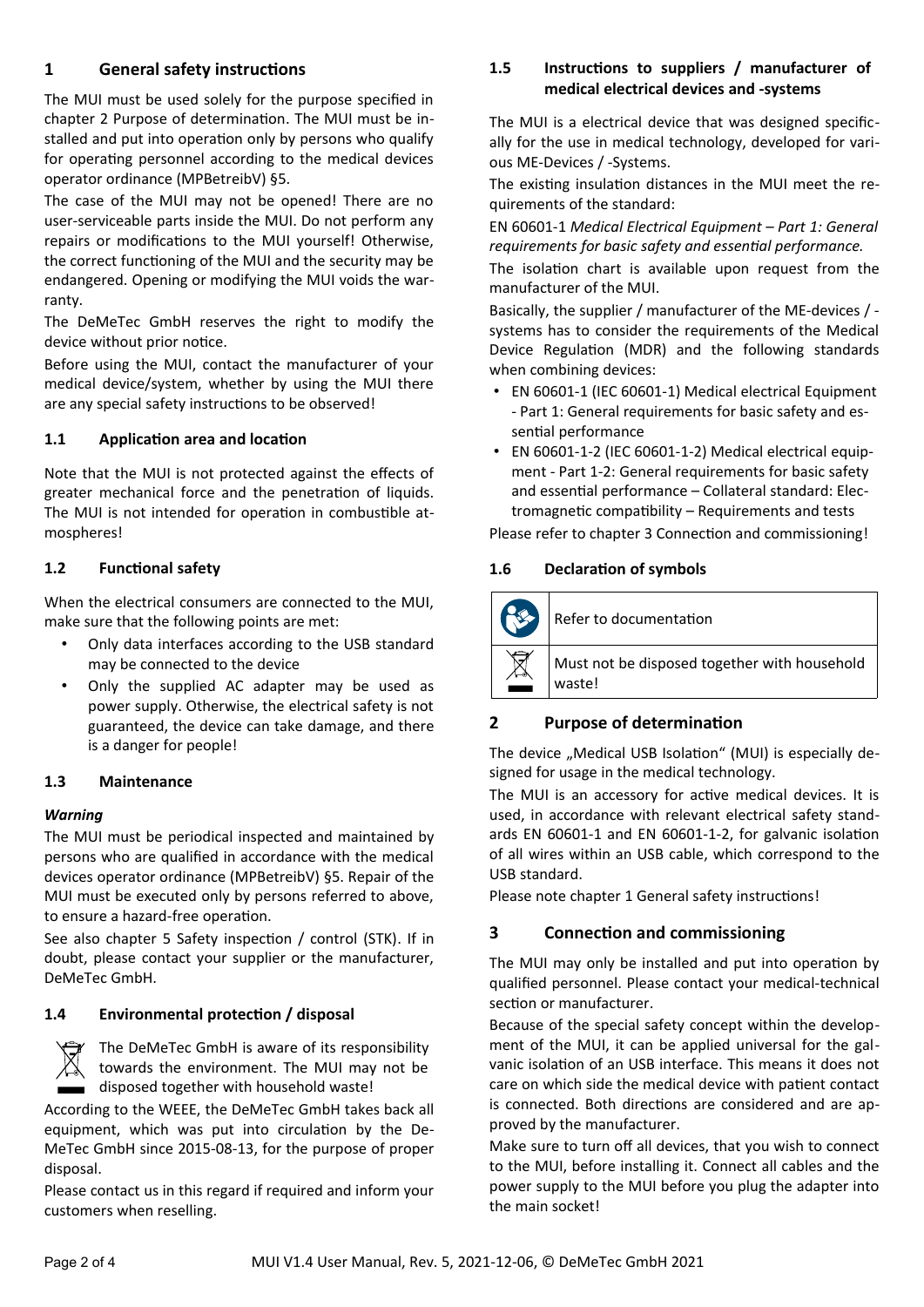Take account of the safety instructions in chapter [1.2](#page-1-3) [Functional safety](#page-1-3)!

According to the operation purpose the following installation is advised:



**Figure 1: Typical use**

#### **3.1 Connection**

The MUI will be recognized as a "generic USB Hub", when connected to a PC. Due to the internal structure a speed of up to USB 2.0 full speed (12Mbit/s) is possible.

#### *Note*

The installation of the MUI should be as close to the medical device as possible.

If a USB device is connected, which could use a faster connection, this will be displayed as a message in the operating system. This is not an error message.

The green LED indicates the correct and functioning connection to a master (host).

#### **3.2 Connection to the power supply**

Connect the included power adapter to the jack ..NT". Then plug the power supply into the power outlet (230V). A green LED indicates that the MUI is ready for use.

The MUI may only be operated with the supplied power supply. For a replacement power supply, please contact the manufacturer.

#### **4 Cleaning and disinfection**

#### *Attention*

Switch off the ME-device / -system before cleaning! Disconnect the MUI from the mains supply before cleaning! To clean the device you should use a cloth moisturised with a mild cleaning agent! You can also use clinical cleaning and disinfection agents (Vol. Alcohol <70%). Scouring agents or aggressive cleaning agents are not suitable. You should also take care that no liquids get into the MUI! The MUI is not protected against liquid entry!

#### <span id="page-2-0"></span>**5 Safety inspection / control (STK)**

#### *Caution*

Maintenance and service of the MUI can not be subjected while the device is used on a patient!

#### *Note*

A regular maintenance and safety check should be performed by a person who meets the requirements of the medical devices operator ordinance (MPBetreibV) §5.

The following steps have to be performed to ensure the continued safe use of the MUI:

- Visual inspection: Visual inspection for external damage (housing, power cables / connectors, readable labels, dirt, etc.) and availability and completeness of documentation
- Functional test: Check the correct operation of the device using the manual
- Verification of electrical safety according to EN *60601-1*: Measurement of isolation resistance between signal input and signal output. The resistance has to be higher than 50MΩ.

If in doubt, contact your supplier or manufacturer.

### **6 EU Declaration of Conformity**



We hereby declare in sole responsibility that the product Medical USB-Isolation - MUI V1.4

(item no. FG-292) with the serial numbers 71292nnnnn

complies with the relevant regulations of the Low Voltage Directive **2014/35/EU (LVD), the Electromagnetic Compatibility (EMC) Directive**<br>**2014/35/EU (LVD), the Electromagnetic Compatibility (EMC) Directive** restriction of the use of certain hazardous substances in electrical and

EN 60601-1:2006/AC:2010/A1:2013

EN 60601-1-2:2015

electronic equipment. Applicable changes at the time of the declaration are included. CE

Meeting the following standards:

Langgöns, 2021-12-06

Harold Hellmann Manager,<br>Head of Development Department

**Quality Mar** uality Managem<br>egulatory Affairs

#### **7 Manufacturer / contact**

If you have any questions or problems, please contact your local dealer or the manufacturer:

| DeMeTec GmbH<br>Lützelwiesen 5<br>D-35428 Langgöns |
|----------------------------------------------------|
| Germany                                            |
| +49 6403-7874-0                                    |
| +49 6403-7874-29                                   |
| EMail@DeMeTec.de<br>http://www.DeMeTec.de          |
|                                                    |